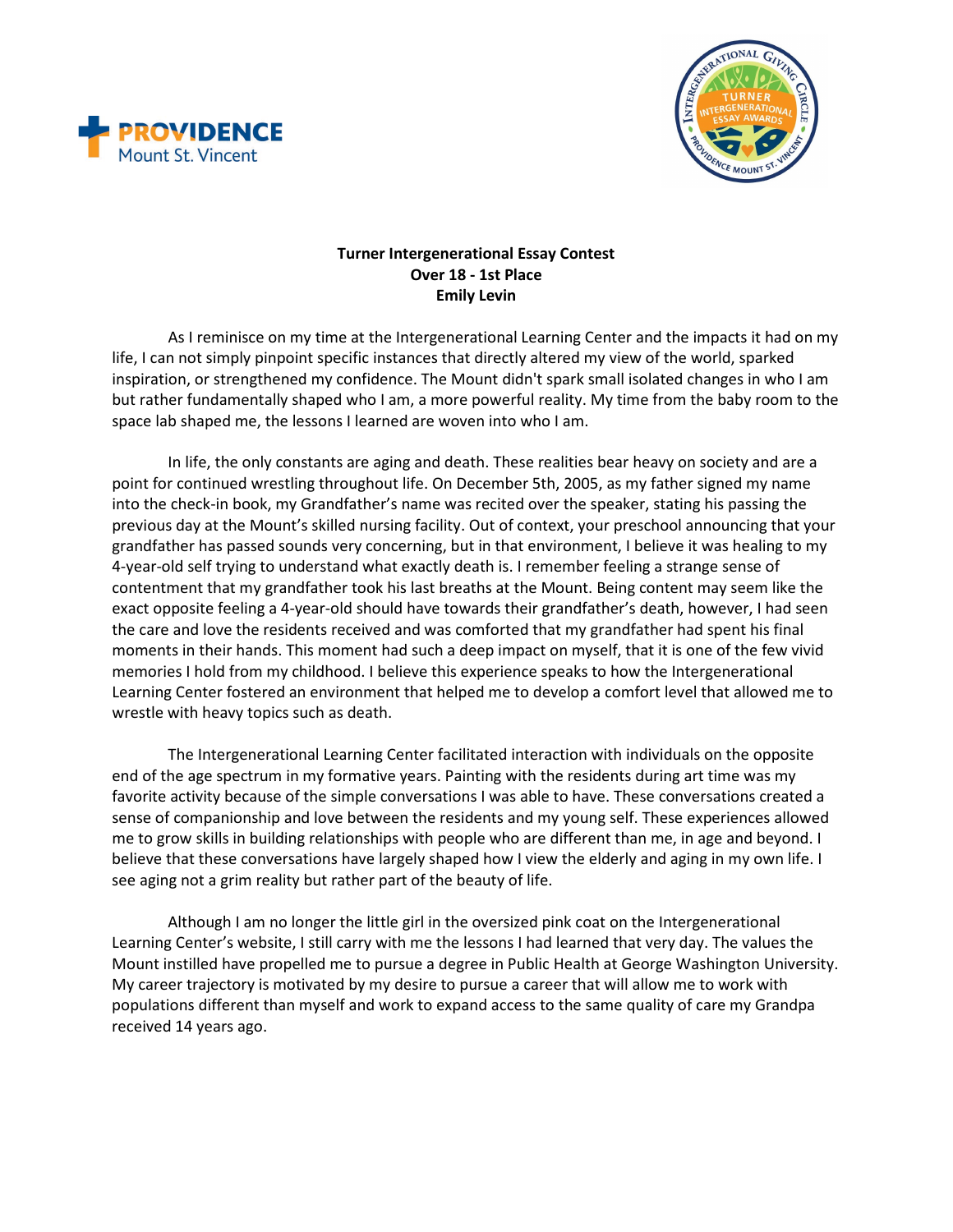



## **Turner Intergenerational Essay Contest Over 18 – 2nd Place Kathleen Hooks**

The only things I remember well from my preschool days are the purple reading couch in the drop-off area, Mama Dee's cooking, my frustration one year over not being placed in the Ladybug Room with my best friend, and the day my parents brought cake into my class when I became a big sister. I remember that weekly art classes with the residents were my favorite, and the experience I still credit for sparking my love of art and creativity. Those were the moments I would sit closest to the residents, collaborating with them despite differing levels of communication and physical abilities. I was too young to understand what battles the residents were fighting, but I understood the positive experiences we shared.

After preschool, I remember the years of volunteering at the Mount Summer Concert Series and the years of setting up Black Tie Bingo. I remember the people and the connections: Mama Dee, precious moments with my parents, my preschool best friend, the other volunteers, and the residents.

A desire to connect with people is what I hold onto to this day. Now, in addition to cognitive and physical ability differences, language, social, and economic differences push me to work harder to connect. I've studied Spanish since kindergarten in my effort to communicate and connect with more of the population around me, and completed my Spanish minor last semester in Madrid. The summer before, I interned at my local King County Sheriff's Office, translating for any Spanish-speakers and helping to implement the Law Enforcement Assisted Diversion Program. This program gives those in our community who battle substance abuse and mental health problems, domestic violence, low education, or homelessness an alternative to prison: shelters, job training, rehabilitation programs, GED courses, etc. Now back in college in Chicago, I work for the Chicago City Council in a struggling neighborhood greatly affected by the same battles. I work in conjunction with the Chicago Police Department's Community Outreach Officers to provide resources to those whom society is inclined to ignore.

Some children are afraid of people who look, sound, get around differently, or who require more assistance; growing up at the Mount, I never developed that fear. Before I worked in a police precinct in Burien, WA, my family was afraid, and asked me countless times if it was safe there. In my first month of sitting behind bullet proof glass, I even asked myself if I was safe when some people came into the precinct. But the desire for connection with those society has warned us of, a desire fostered and cultivated in the ILC, was stronger than all of those questions. It allowed me to see past the fear and help those facing battles for which we had resources, while always remembering that many are facing battles I knew nothing about. Connection is what I remember about the Mount and is what guided me to Chicago, to Madrid, and to a career in public service.